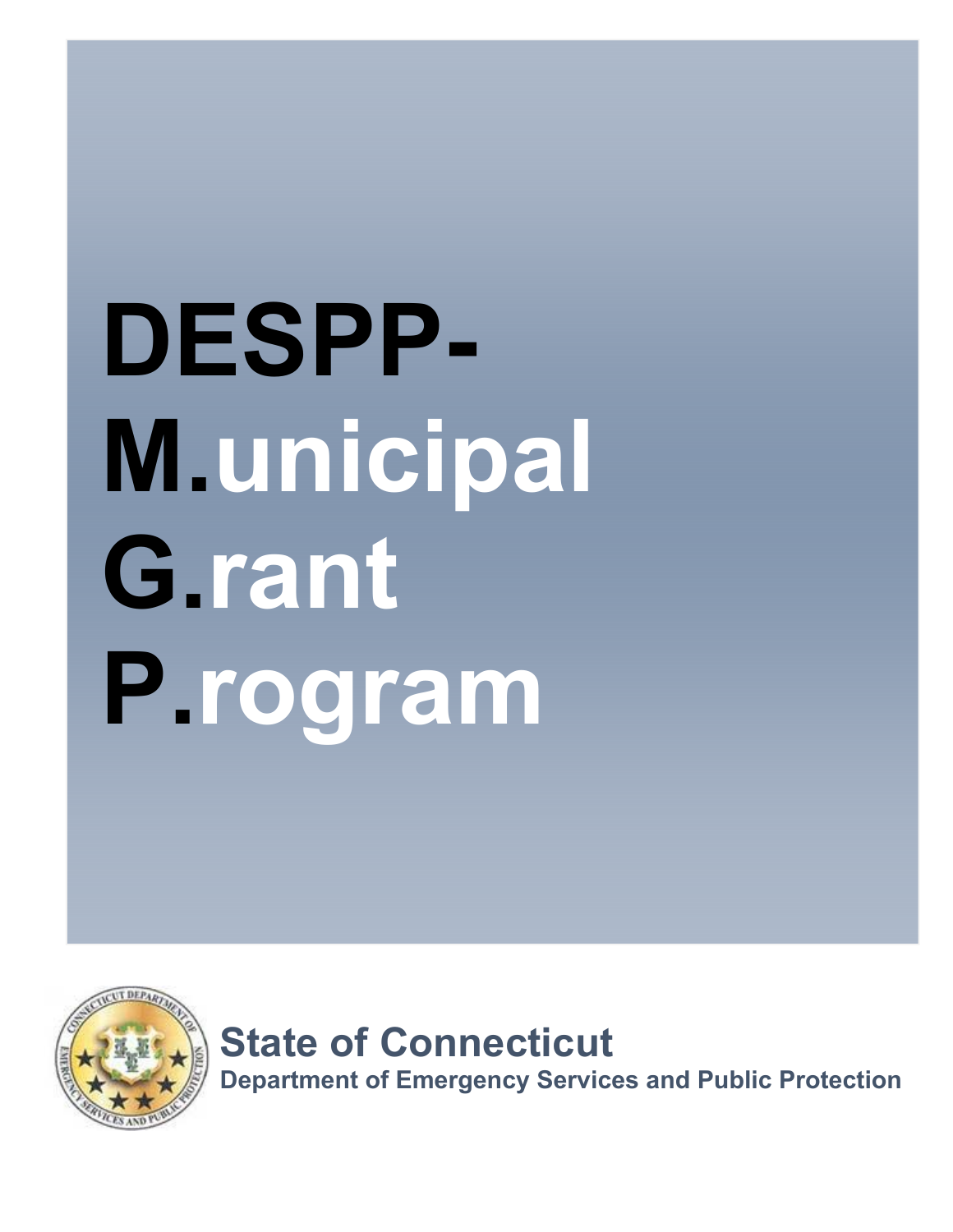#### **Table of Contents**

| I.        |  |  |  |  |  |
|-----------|--|--|--|--|--|
| ΙΙ.       |  |  |  |  |  |
| A.        |  |  |  |  |  |
| Β.        |  |  |  |  |  |
|           |  |  |  |  |  |
|           |  |  |  |  |  |
| Α.        |  |  |  |  |  |
| Β.        |  |  |  |  |  |
|           |  |  |  |  |  |
| C.        |  |  |  |  |  |
|           |  |  |  |  |  |
| IV.       |  |  |  |  |  |
|           |  |  |  |  |  |
| Α.        |  |  |  |  |  |
|           |  |  |  |  |  |
| <b>B.</b> |  |  |  |  |  |
|           |  |  |  |  |  |
| C.        |  |  |  |  |  |
|           |  |  |  |  |  |
| D.        |  |  |  |  |  |
| V.        |  |  |  |  |  |
|           |  |  |  |  |  |
|           |  |  |  |  |  |
|           |  |  |  |  |  |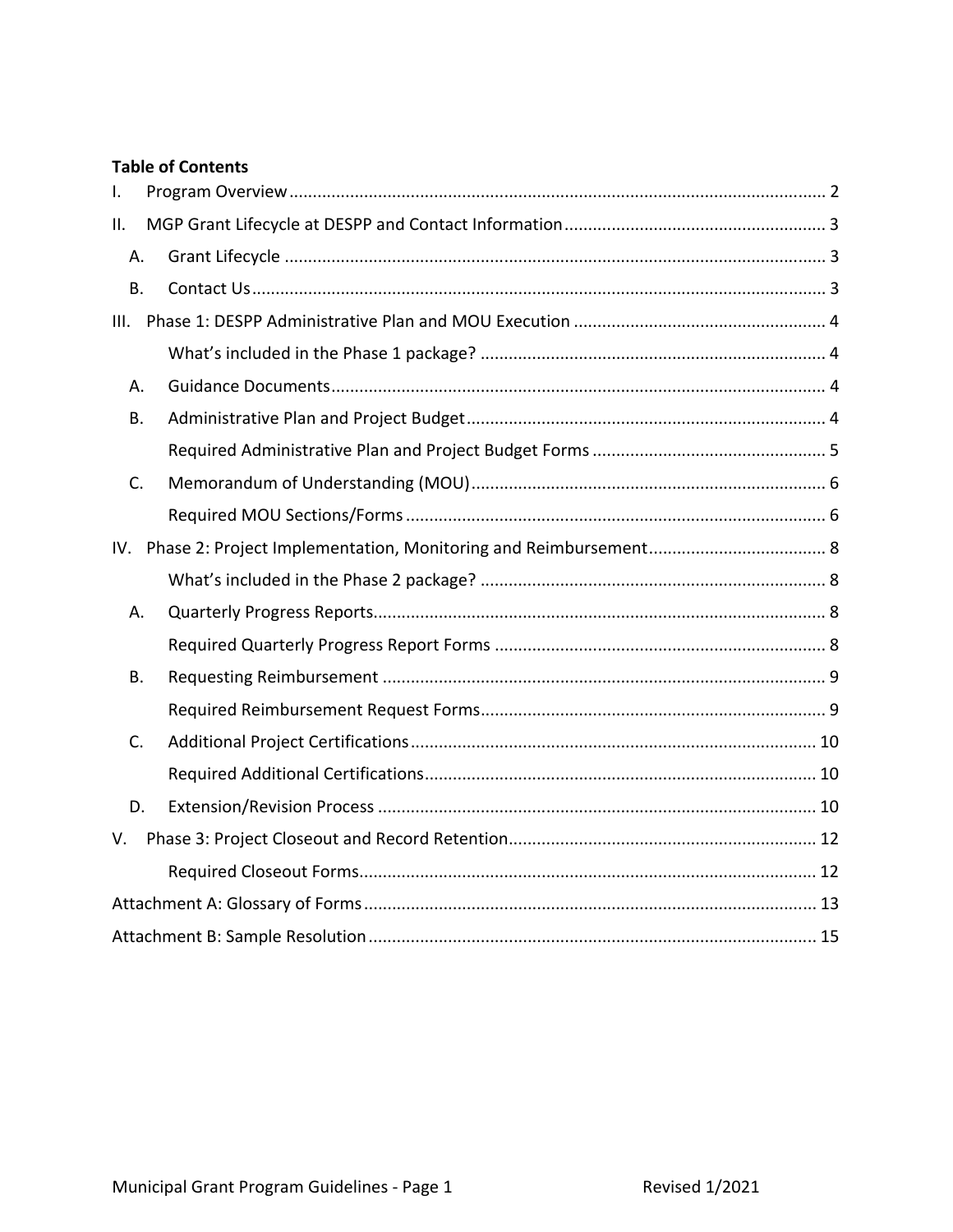## **I. Program Overview**

The Office of Policy and Management (OPM) has designated the Department of Emergency Services and Public Protection (DESPP) as the administrative agency for bond awards related to public safety projects. At times, DESPP is given administrative oversight of projects under the following funding sources:

- **Urban Act Grants Program** 
	- o Urban Act grants‐in‐aid provide funding to severely distressed municipalities and urban communities to alleviate excessively deteriorated neighborhoods and community revitalization areas with population‐out migration.
- **Small Town Economic Assistance Program (STEAP)** 
	- o The STEAP program provides grants‐in‐aid to towns that: (a) do not meet the Urban Act Grants Program criteria for being economically distressed, having an urban center, or being a public investment community and (b) have a population under 30,000.
- **Municipal Grant‐In Aid Program** 
	- o This program permits towns that do not qualify for either of the Urban Act Grants Program or the Small Town Economic Assistance Program (STEAP) to apply for grants‐in‐aid under the provisions of the Urban Act Grants Program.

Issued by the State Bond Commission, MGP awards *can only be used for capital projects.* Programmatic expenditures or recurring budget expenditures are not eligible for any state bond program.

Once the Office of Policy of Management notifies the grantee of an award, the grantee shall contact DESPP to begin the grant process.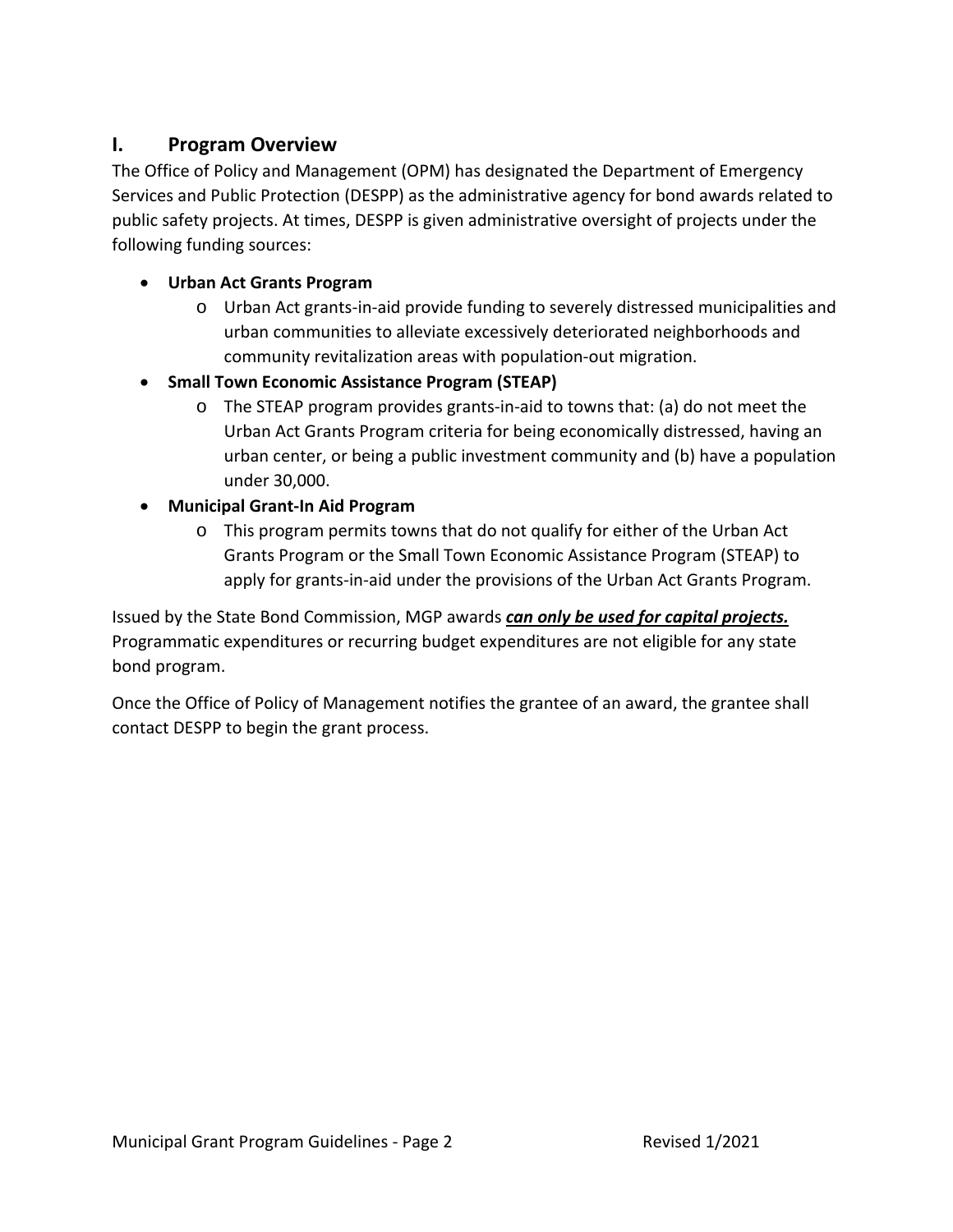## **II. MGP Grant Lifecycle at DESPP and Contact Information**

#### **A. Grant Lifecycle**

The MGP program consists of four phases: (1) the DESPP Administrative Plan and the Memorandum of Understanding (MOU) Execution phase; (2) the Project Implementation Period, Monitoring and Reimbursement Phase; and, (3) the Closeout Phase. The sections below outline the requirements at each phase.

Phase 1: DESPP Admin Plan and MOU Execution

Phase 2: Project Implementation, Monitoring and Reimbursment

Phase 3: Project Closeout

#### **B. Contact Us**

The following is the contact information for the Department of Emergency Services and Public Protection unit involved in the administration of the Municipal Grants Program:

- Department of Emergency Services and Public Protection 1111 Country Club Road, 3rd Floor Center Middletown, CT 06457
- MGP Email Account: MGP.DESPP@ct.gov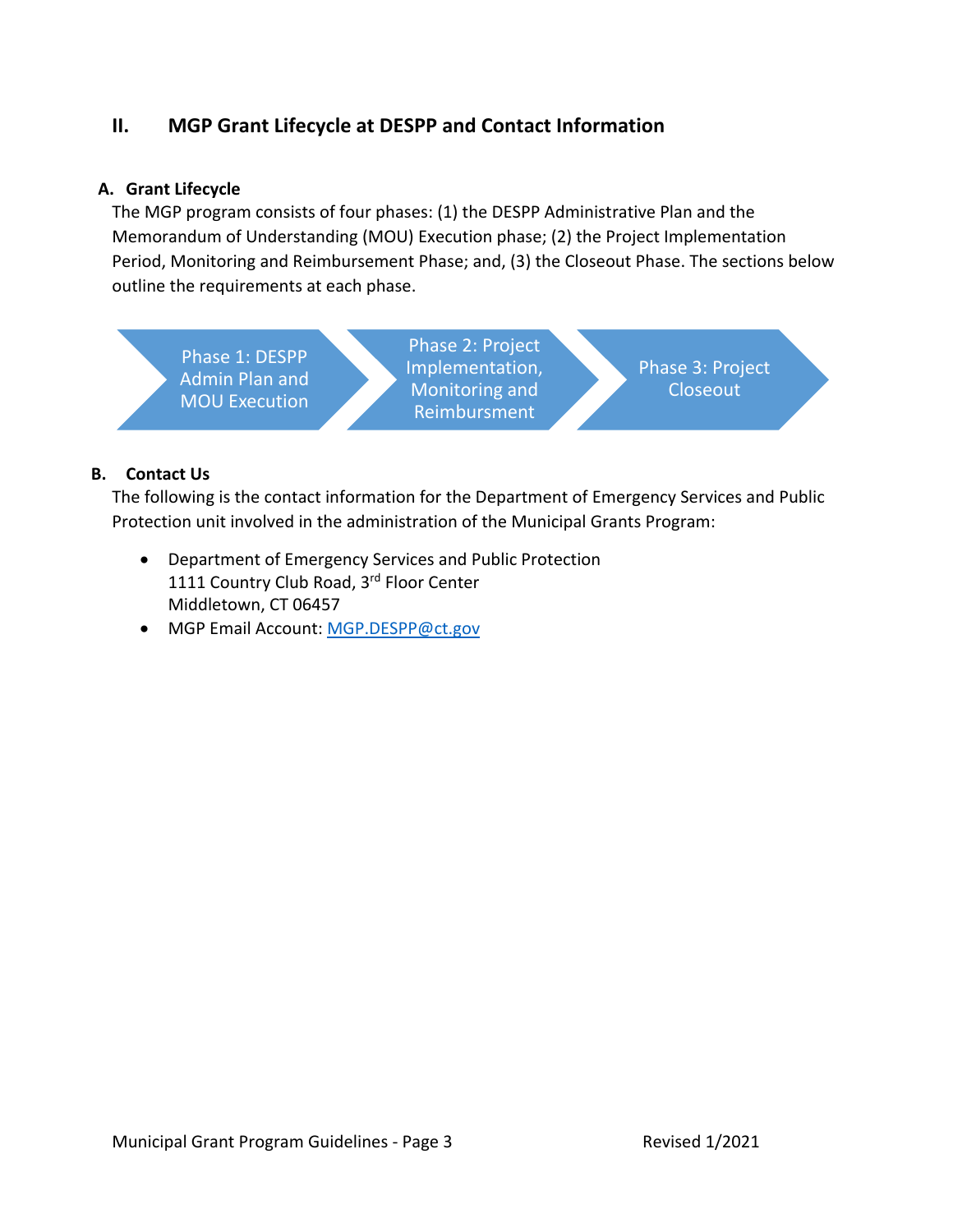## **III. Phase 1: DESPP Administrative Plan and MOU Execution**

Once the Office of Policy and Management assigns the grant to DESPP as the administering agency, the Grantee's Chief Executive Officer will receive a package via email containing the necessary documents required to execute Phase 1 which includes the steps/forms to obligate funding, clarify funding sources and the project budget, identify the project points of contact, outline the project timeline and ensure the Grantee is aware of all program guidance.

| What's included in the Phase 1 package? |                                       |                                     |  |
|-----------------------------------------|---------------------------------------|-------------------------------------|--|
| A. Guidance Documents                   | <b>B. Administrative Plan/Project</b> | C. Memorandum of                    |  |
|                                         | <b>Budget Forms</b>                   | <b>Understanding (MOU)</b>          |  |
| 1. DESPP STEAP Program                  | 1. Administrative Plan                | 1. Memorandum of                    |  |
| Guidance (this document)                | Template                              | <b>Understanding Document</b>       |  |
| 2. Bidding and Contract                 | a. Grantee Point of Contact           | a. Attachment A: Executive          |  |
| Guidance                                | and Administrative Plan               | Orders                              |  |
| a. Personal Services                    | Approval Form (DPS-204-               | b. Attachment B:                    |  |
| Information under                       | C)                                    | <b>Certifications (Not Required</b> |  |
| \$50,000                                | 2. Project Budget Forms               | at this time shared for             |  |
| b. Personal Service                     |                                       | awareness)                          |  |
| Information over \$50,000               |                                       | <b>Authorizing Resolution</b><br>2. |  |
|                                         |                                       |                                     |  |

#### **A. Guidance Documents**

- 1. **DESPP STEAP Program Guidance** (this document): This guidance lays out the process utilized to successfully complete and execute your grant with the Department of Emergency Services and Public Protection.
- 2. **Bidding and Contract Guidance:** The Department of Emergency Service and Public Protection does not review or approve Grantee bidding documents or contracts related to the Municipal Grant Program. It is the responsibility of the Grantee, in collaboration with its legal counsel, to ensure your project complies with all relevant local, state, and federal laws and/or program requirements. The following guidance is provided to assist with your bidding process.
	- a. Personal Services Information under \$50,000
	- b. Personal Service Information over \$50,000

#### **B. Administrative Plan and Project Budget**

- 1. **Administrative Plan:** Grantees are required to prepare a project Administrative Plan that describes how it will manage, document, and monitor and oversee the financial and programmatic elements of the grant project. The purpose of the plan is to:
	- o Ensure that the Grantee has the staffing and organizational resources available to manage the proposed project.
	- o Assure the completion of the project within the approved Financing Plan and Budget with the appropriate use of state funds.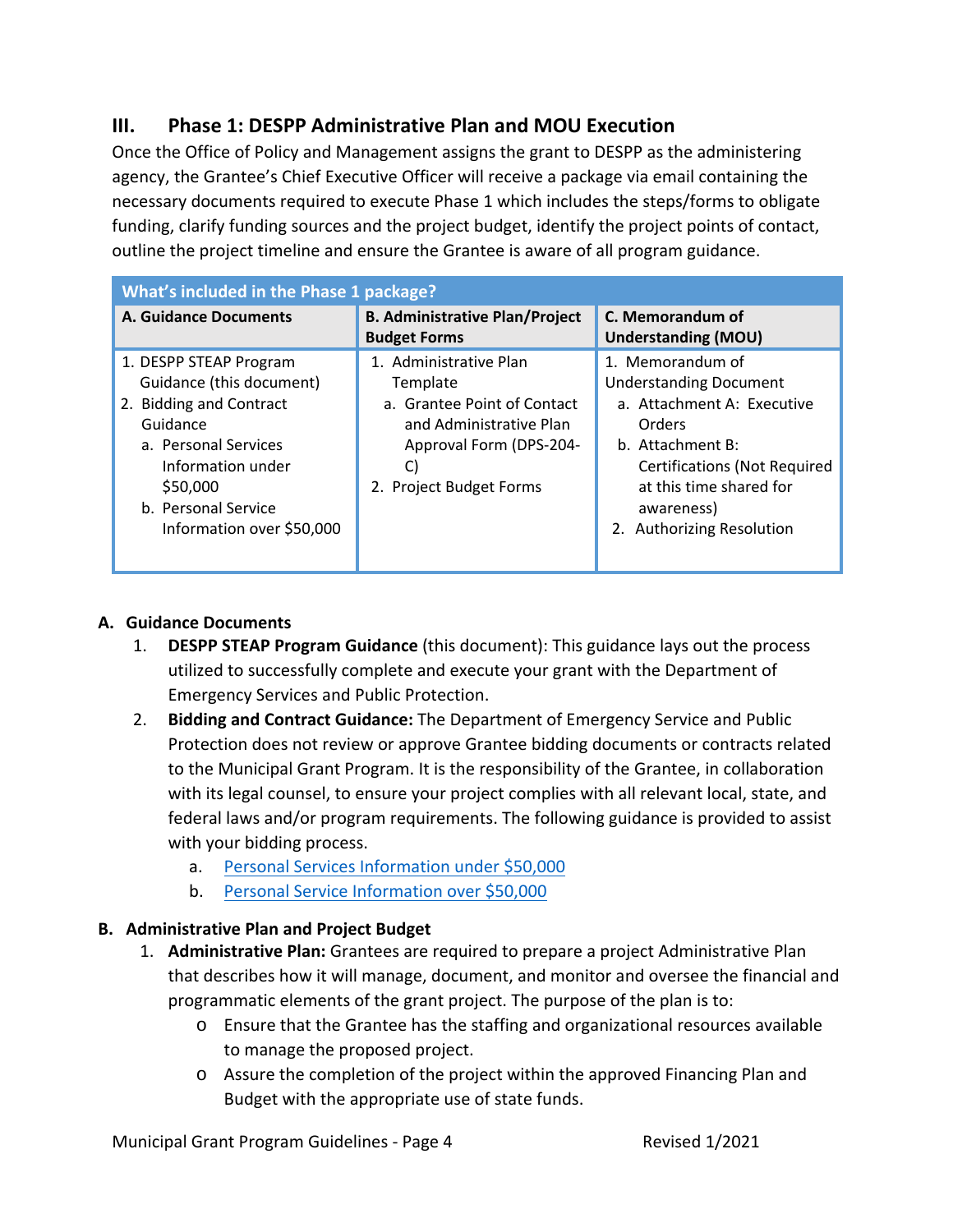- o Describe the process that the Grantee will use to monitor the expenditure of state funds in accordance with the contracts.
- o Detail the process that the Grantee will use to review and approve project construction change orders and payment requisitions.

The Administrative Plan must be consistent with the original OPM Approval. No scope changes are allowed.

2. **Project Budget:** A finalized Project Budget must be submitted with the Administrative Plan. The budget/overall project scope must be consistent with the original OPM Grant Application. DESPP has the discretion to adjust/shift budget category amounts, so long as the physical project scope remains consistent with the original intent of the award. The Grantee will need to request a change in the scope of their award and notify DESPP before making any changes

#### **Required Administrative Plan and Project Budget Forms**

**Administrative Plan Template:** The Administrative Plan Template was developed as a template so you know what information to include in your Administrative Plan. This template should be submitted, filled out, on the Grantee's letterhead with the Memorandum of Understanding and the forms listed below.

**Grantee Point of Contact and Administrative Plan Approval Form (DPS‐204‐C):** This form is attached to the Administrative Plan. It designates a Point of Contact for the project and fiscal components of the project. This form can be used to also designate a change in Grantee Point of Contact.

**Source of Project Funds and Project Budget Itemization Form (DPS‐203‐C‐ REV 2/2/2021):**  The Grantee must identify *all* project funding sources. Under this section, list the specific funding sources, descriptions, limitations, and amounts of all monies being used for this project. Be specific. If using several federal grants, list each individually. The total amount must match the total of the itemized budget. The totals should match the original approved OPM budget.

**The budget totals on all forms must match the OPM budget allocation.**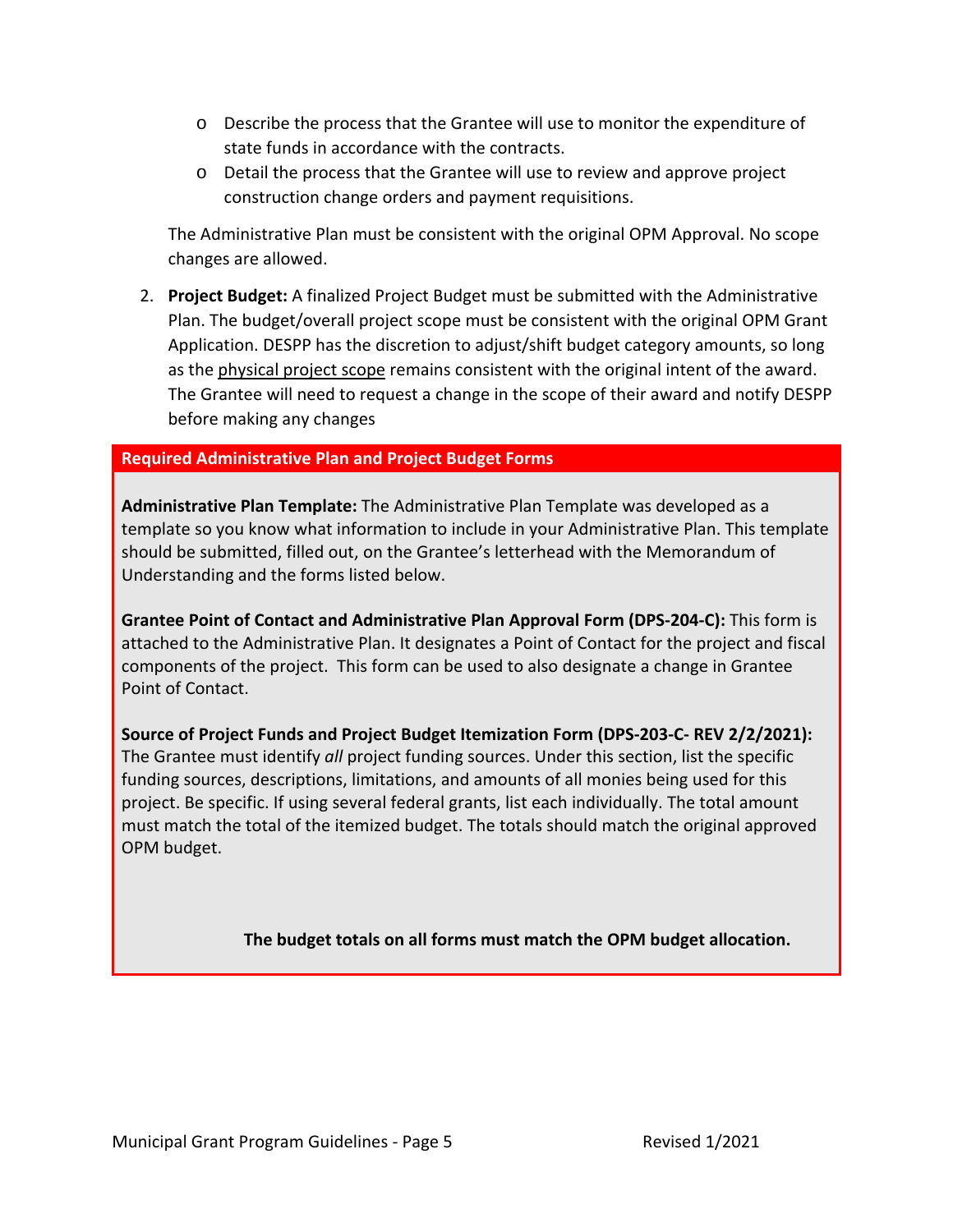#### **C. Memorandum of Understanding (MOU)**

The Department of Emergency Services and Public Protection will enter into a Memorandum of Understanding (MOU) with the Grantee. This document will serve as the contract between the Grantee and the Grantor (DESPP) and explains all off the contractual requirements and obligations of each party.

#### **Required MOU Sections/Forms**

**Main MOU Body and Signatory Page:** Explains all of the contractual obligations of both parties for this grant as well as the funding limits, term, authorizing legislation. Both parties are required to sign the signatory page.

**Attachment A: Executive Orders:** This MOU is subject to the provisions of all applicable Executive Orders as contained in Attachment A of the MOU.

**Attachment B: Notice of MOU Revision:** This attachment is provided for awareness and provides a sample of what the MOU revision will look like should the Grantee request an extension.

**Attachment C: Certifications:** These certifications are provided for awareness. During the term of the project, the Grantee will be required to sign certifications. These certifications are statements of fact, which are sworn to (or affirmed) before an officer who has the authority to administer an oath (e.g., a notary public). The person making the signed statement takes an oath that the contents are, to the best of his or her knowledge, true. The certification is also signed by a notary or some other officer that can administer oaths, affirming that the person signing the certification was under oath when doing so.

 Each certification contains the following language: "Notice: Any false statement made by you under oath that you do not believe to be true and which is intended to mislead a public servant in the performance of his or her official function may be punishable by a fine or imprisonment pursuant to Connecticut General Statutes Section 53a‐157b.".

**Certified Resolution ‐ Guidance and Sample:** The Grantee is required to submit a certified resolution authorizing the designated official to execute and deliver contracts with the MOU. The Resolution must comply with the following requirements:

- The Resolution must authorize the Grantee's CEO to sign the Memorandum of Understanding between the Grantee and the Department of Emergency Services and Public Protection.
- Signatures must match the printed names, letter-for-letter.
- The Resolution's effective date (usually the date of the board meeting when the Resolution is passed) must be the same or before the date the signatory signs the contract.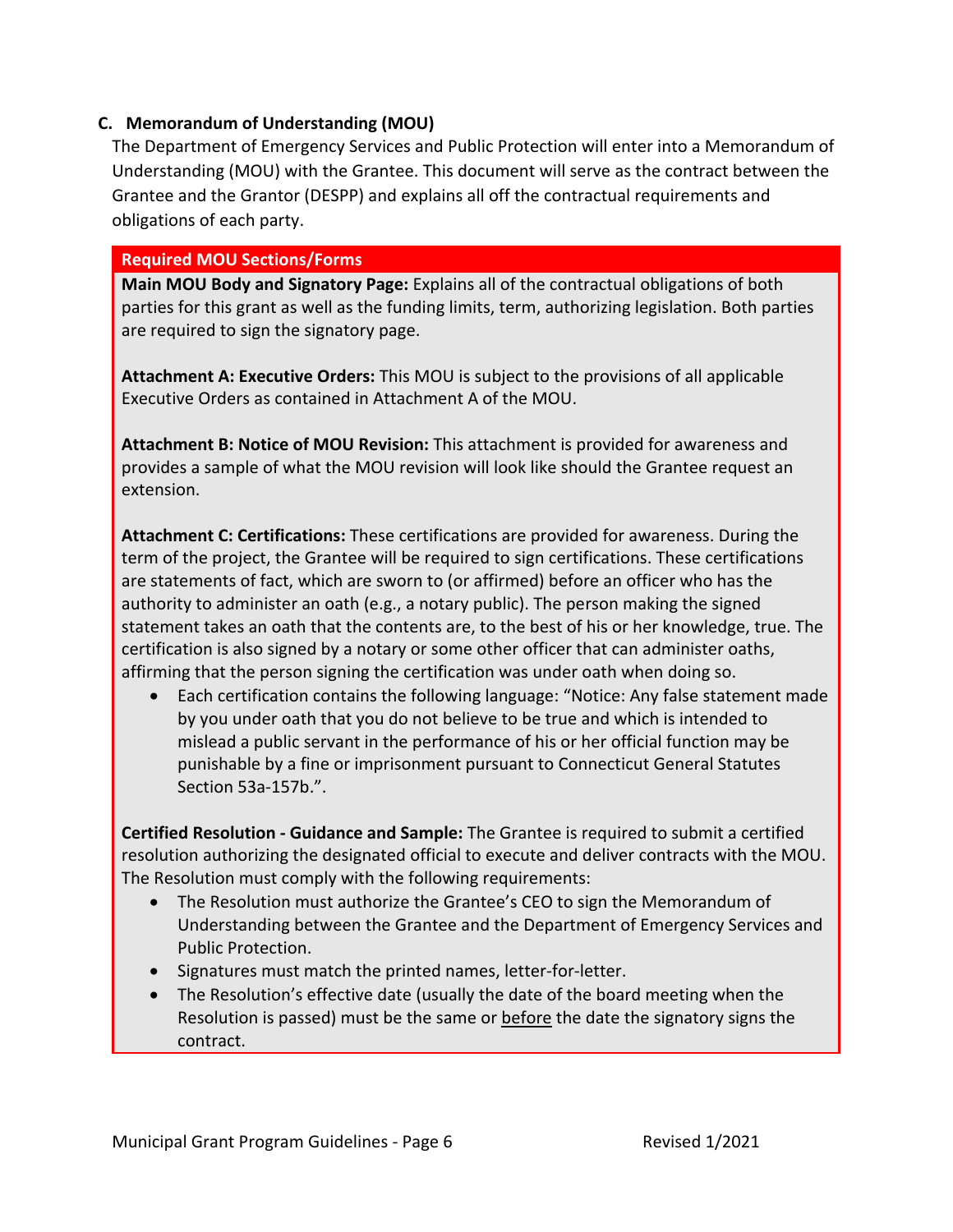- The Resolution must be sealed. If the Grantee's seal is not available, the letters "L.S." must be printed after the secretary's signature and the words "No seal available" must be printed at the bottom of the Resolution.
- All signatures must have the name typed underneath the signature.
- The text must be neatly printed with no erasures, strike outs, or white out.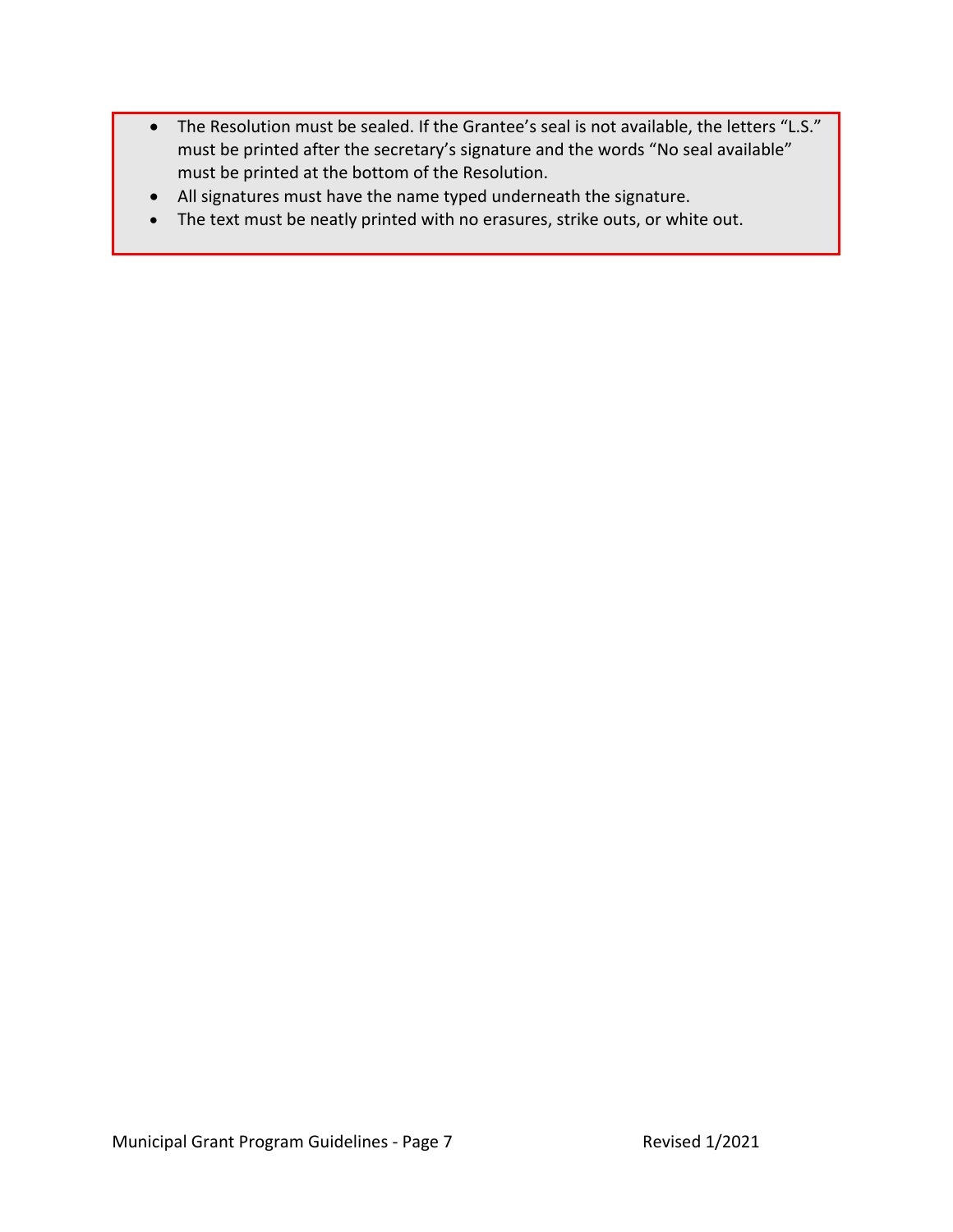### **IV. Phase 2: Project Implementation, Monitoring and Reimbursement**

Phase II begins once the Administrative plan has been approved and the Memorandum of Understanding has been executed. Once all elements of Phase I has been completed Phase II Package will be sent via email to the Grantee Chief Executive Officer, the Grantee Point of Contact and the Grantee Chief Financial Officer with all executed Phase I documents and required forms for Phase 2.

| What's included in the Phase 2 package?          |                                                     |                                       |  |  |
|--------------------------------------------------|-----------------------------------------------------|---------------------------------------|--|--|
| <b>A. Quarterly Progress</b><br><b>Reporting</b> | <b>B. Reimbursement Request</b><br><b>Documents</b> | <b>C. Other Certifications</b>        |  |  |
|                                                  |                                                     |                                       |  |  |
| 1. Progress Report (DPS-                         | 1. Reimbursement Data                               | 1. Certification by Grantee           |  |  |
| $205-C$                                          | Sheet                                               | <b>Official Authorized to Execute</b> |  |  |
| 2. Financial Report - DPS-                       | 2. Reimbursement                                    | Contracts (DPS-201-C)                 |  |  |
| $203 - C - 3$                                    | Certification                                       | 2. Design Compliance                  |  |  |
|                                                  | Reimbursement<br>3.                                 | Certification (DPS-202-C)             |  |  |
|                                                  | <b>Verification Form</b>                            | 3. Construction Completion            |  |  |
|                                                  |                                                     | Certification (DPS-202-C-1)           |  |  |

#### **A. Quarterly Progress Reports**

Grantees are required to provide quarterly progress reports. This includes status reports on the programmatic and financial progress of the project.

#### **Required Quarterly Progress Report Forms**

**Progress Reports (DPS‐205‐C):** This form provides the status of the project by detailing project activities, staffing, timelines, and any problems related to them along with solutions to these problems. This information will be based on the Administrative Plan submitted and approved with the application package. The Municipal Building Inspectors reports, received to date, must be attached to the Progress Reports.

**Financial Report ‐ DPS‐203‐C‐3:** This form is used to report project outlays or expenditures and unpaid obligations. The Grantee's Chief Financial Officer must sign this form certifying the information contained on the form is based on official accounting records and that project outlays shown have been made in accordance with applicable grant terms and conditions and that documentation to support these project outlays is available upon request. Grantees will use financial reporting as the means to document the results of financial operations and the financial status of the project. The following principles and standards shall apply in the preparation of financial reports.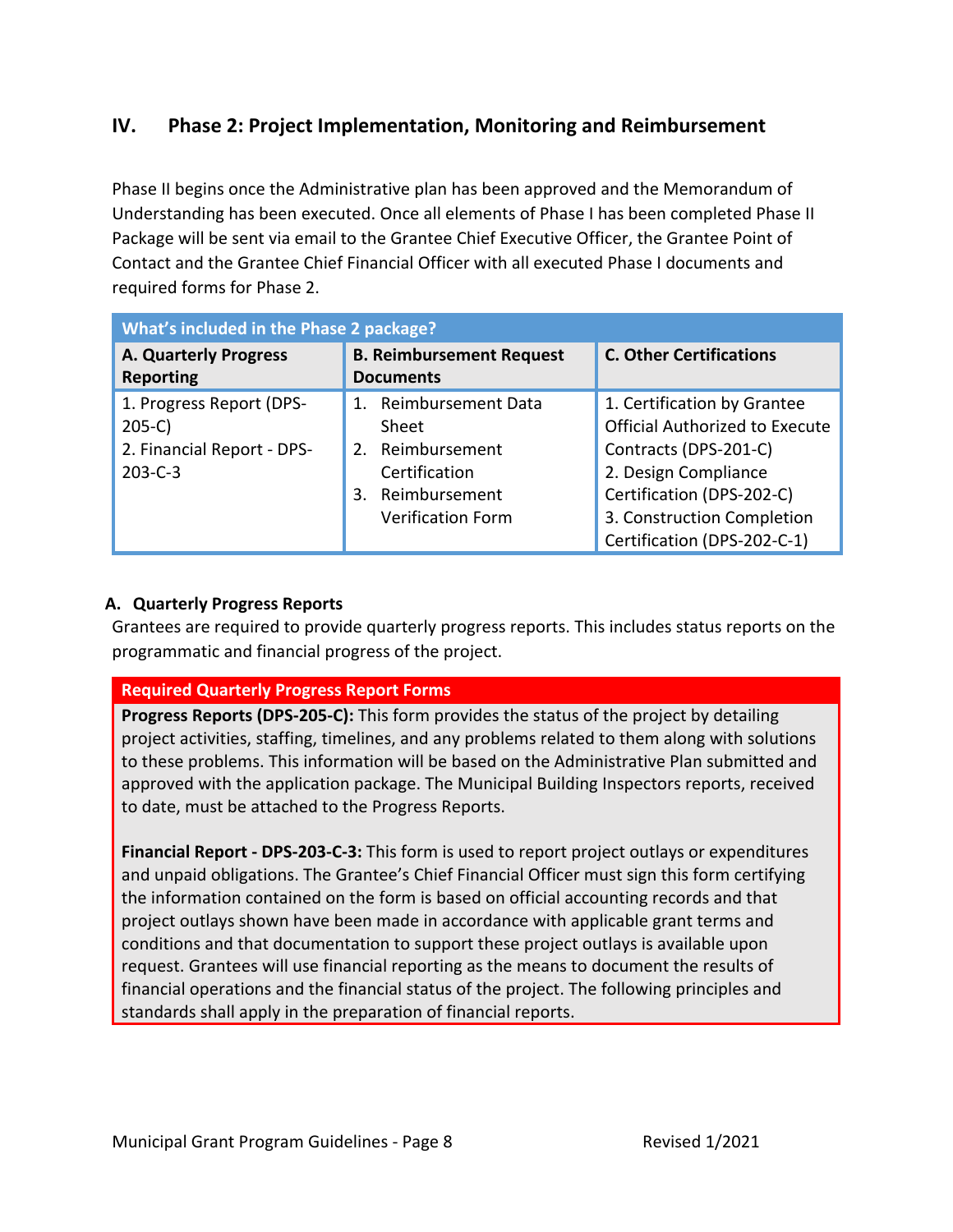#### **B. Requesting Reimbursement**

State funds distributed through the Municipal Grant Program (MGP) are disbursed on a reimbursement basis only for allowable expenditures incurred between the start and end dates of the contract, for which the grantee has already paid. Payment increments are specified in the Memorandum of Understanding (MOU). The Grantee may submit up to two (2) Reimbursement Requests. Final reimbursement will be made after documentation of the total project costs, which includes documentation of the municipal share of the project, is submitted. If the grantee match is larger than the state share of the grant, only one request will be accepted.

#### **Required Reimbursement Request Forms**

All four documents are required for reimbursement. No payments will be processed if any of these forms, reports, or supporting documentation are missing, incomplete or incorrect.

**Reimbursement Data Sheet:** This document is the cover sheet for your reimbursement request and summarizes the amounts requested in your request.

**Reimbursement Certification: DPS‐200‐C:** The Certifications are included in the Original MOU Attachment B. The Grantee's CEO certifies the conditions for reimbursement have been met and supporting documentation is accurate and complete. When the project is 100% complete, the Grantee must submit the Certificate of Occupancy before final reimbursement.

**Reimbursement Verification Form ‐ DPS‐203‐C‐4:** This form provides the details for the total amount listed on Column 2b of the Financial Report. Copies of all supporting documentation must be attached to this form. Documentation incudes detailed vendor invoices and Grantee payment documents. See chart below for more information.

| B. Proof of Payment                                                                                                                                                                                          |
|--------------------------------------------------------------------------------------------------------------------------------------------------------------------------------------------------------------|
| May consist of one of the following:<br>Cancelled check<br><b>Municipal Financial System Report</b><br>showing vendor name, amount paid,<br>date paid, and check number<br>Credit Card Statement and payment |
|                                                                                                                                                                                                              |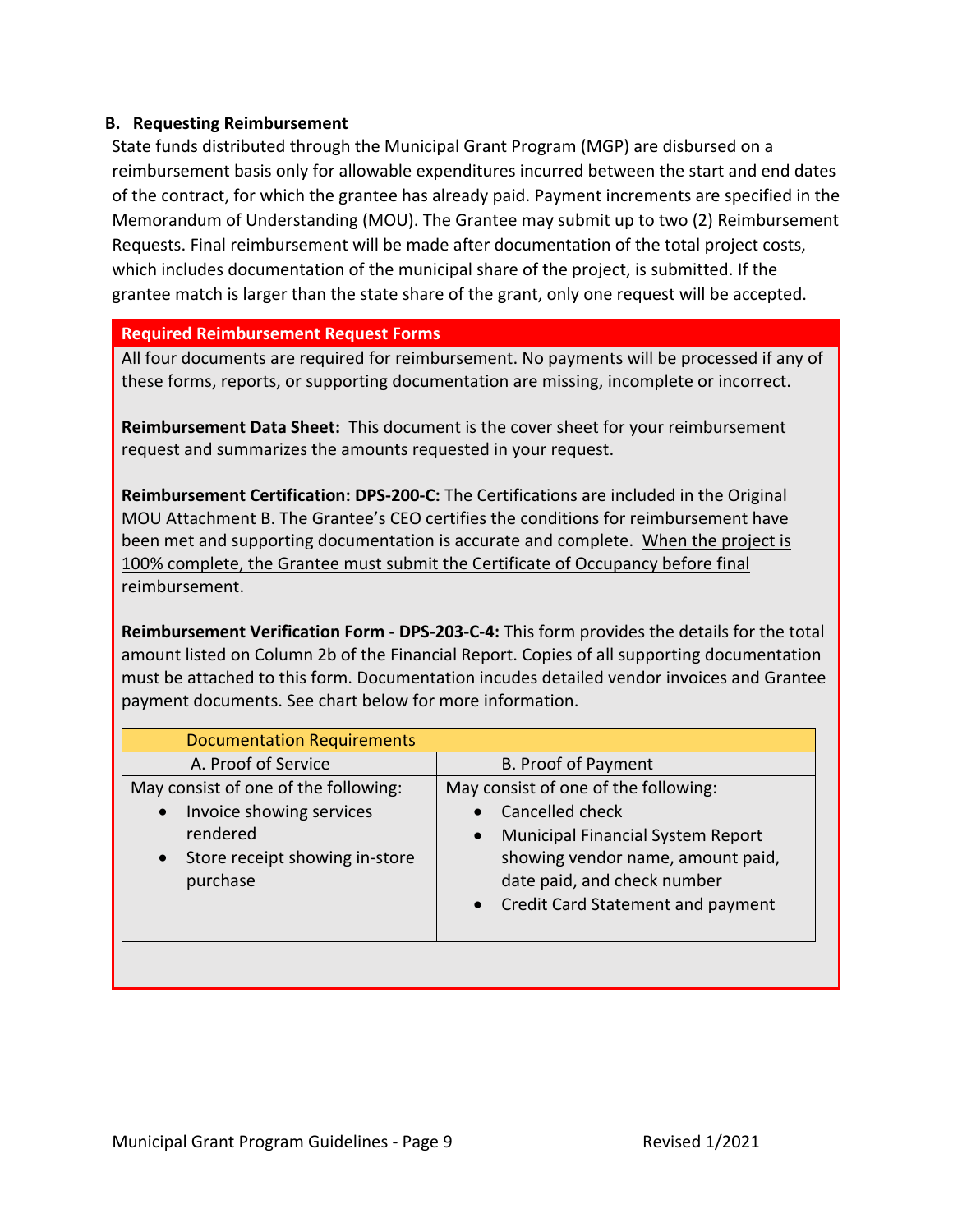#### **C. Additional Project Certifications**

Depending on the status of your project certifications are required to be submitted depending on the type of project**.** 

#### **Required Additional Certifications**

**Certification by Grantee Official Authorized to Execute Contracts (DPS‐201‐C):**  This form certifies the following:

- Grantee's CEO is authorized to execute the contracts with their vendors.
- The selection of the contractor was not the result of collusion, the giving of a gift or the promise of a gift, compensation, fraud, or inappropriate influence from any person.
- All bidding and award requirements as outlined in MGP Bidding and Contracting Guidance and Consulting Guidance has been complied with in this project.

**Design Compliance Certification (DPS‐202‐C):** The Design Compliance Certification certifies the project has been designed in substantial compliance with requirements of the State of Connecticut Building Code and all other applicable codes as required by Chapter 541, General Statutes of Connecticut and all applicable Connecticut Fire Safety Codes. This certification must be completed after the design phase and before the bid phase.

**Construction Completion Certification (DPS‐202‐C‐1):** The Construction Completion Certification certifies the completed project is in substantial compliance with the approved plans and specifications and the requirements of the State of Connecticut Building Code and all other applicable codes as required by Chapter 541, General Statutes of Connecticut and all applicable Connecticut Fire Safety Codes. This certification must be completed before Agency Occupancy and/or with the Certificate of Occupancy.

#### **D. Extension/Revision Process**

The Grantee's Chief Executive Officer should submit a written request for an extension, if needed, not less than ninety days before the expiration date of the current MOU. No more than one extension for the maximum of one year may be granted. Physical scope changes from the initial OPM project application are not eligible; changes between physical line items are allowable. Once the request is reviewed for eligibility by DESPP, the Grantee will submit the following documents as part of the extension process:

| <b>Document</b>              | Doc# | <b>Required</b> |
|------------------------------|------|-----------------|
| Memorandum of Understanding  | N/A  | Required        |
| Amendment (1 Page Amendment) |      |                 |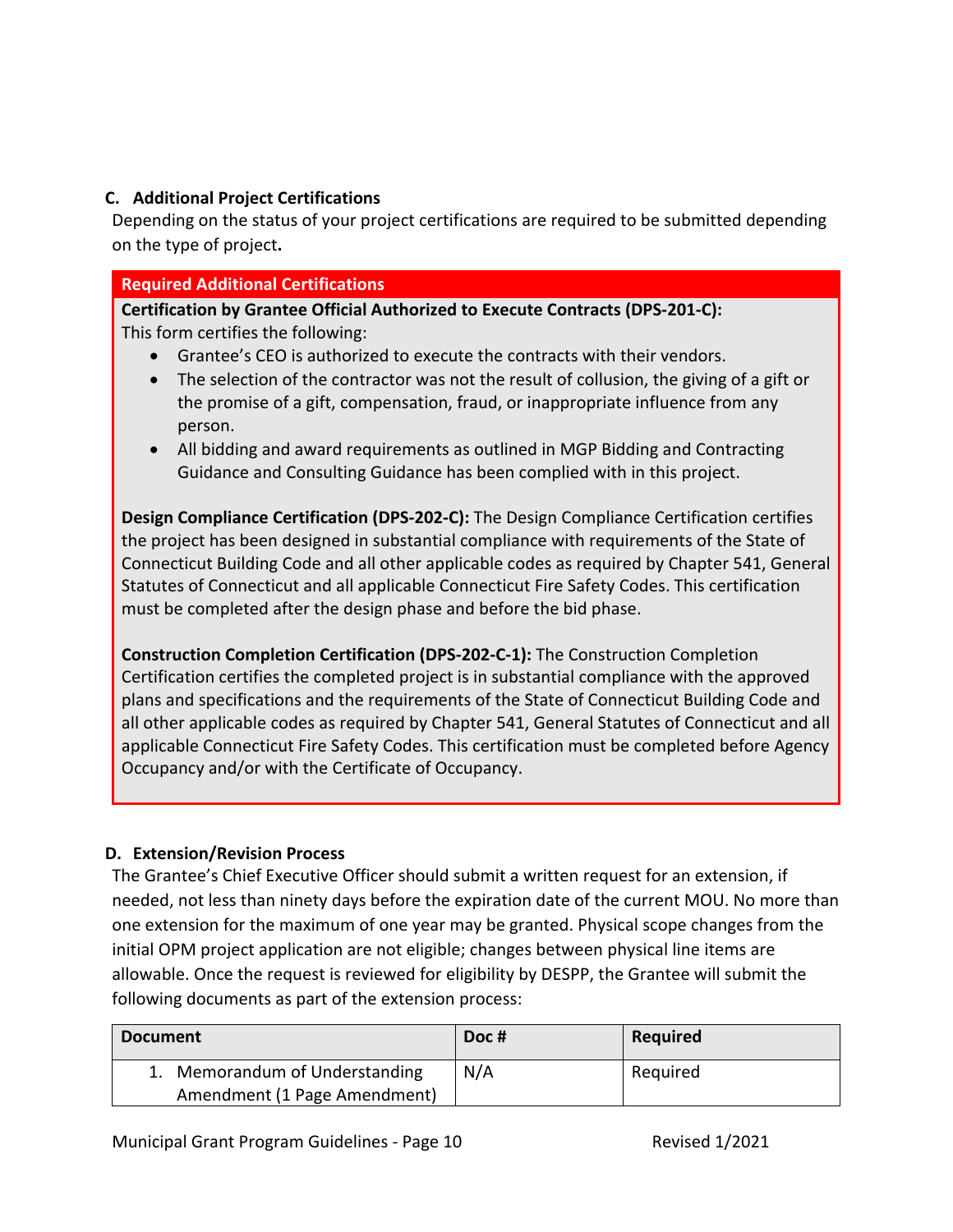| 2. Certified Resolution                | N/A                  | Required                |
|----------------------------------------|----------------------|-------------------------|
| <b>Administrative Documents</b><br>3.  | N/A                  | <b>Update if Needed</b> |
| a. Administrative Plan Update          | N/A                  | Required                |
| b. Grantee Point of Contact and        | <b>DPS-204-C</b>     | <b>Update if Needed</b> |
| Administrative Plan Approval           |                      |                         |
| 5. Source of Project Funds and Project | <b>DPS-203-C REV</b> | <b>Update if Needed</b> |
| <b>Budget Itemization Form</b>         | 2/21                 |                         |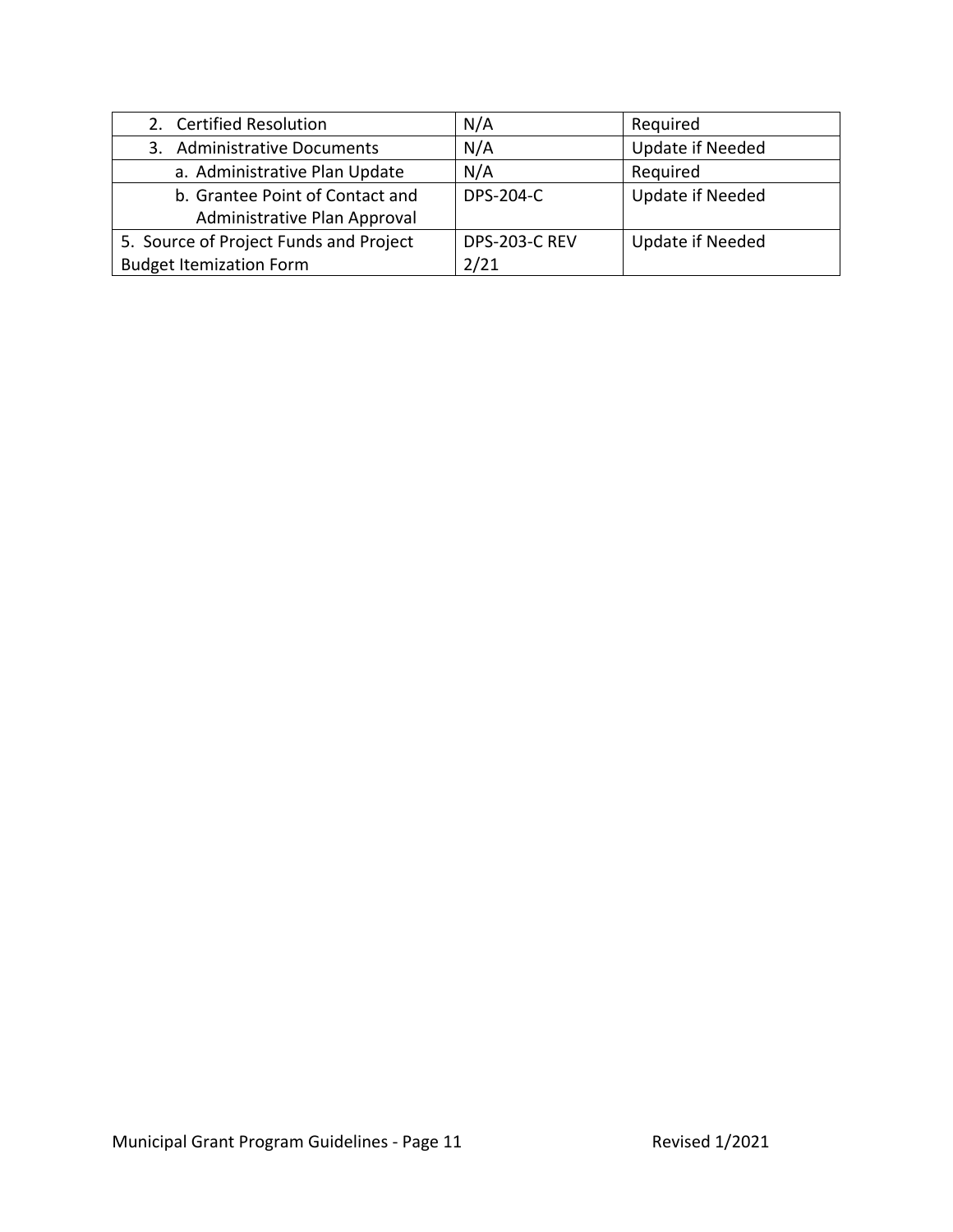## **V. Phase 3: Project Closeout and Record Retention**

Upon completion of your project and payment of your final reimbursement has been made by DESPP, you will receive a Notice of Grant Closeout from DESPP. Once executed your project with DESPP has been completed. After grant closeout, grantees must retain all records for a period not less than what is required pursuant to the regulations prescribed by the CT State Library (https://ctstatelibrary.org/publicrecords/general-schedules-municipal/).

- General Admin Records Grant Program Records, retention is required for 6 years after renewal, termination or final report or audited, whichever is later.
- General Admin Records Contracts, retention is: construction 6 years after completion of project; services and supplies – 3 years after expiration
- Grant Fiscal Records retention is 6 years after renewal, termination or final report or audited, whichever is later.

#### **Required Closeout Forms**

**Notice of Grant Closeout:** This final grant document formally closes out your grant with DESPP and lays out the total actual project cost and any unspent funds. This form must be executed by both the Grantee Agency and the Grantor Agency. This document is used to formally close out the program and authorize the de‐obligation of any remaining funds on the PO DESPP/OPM.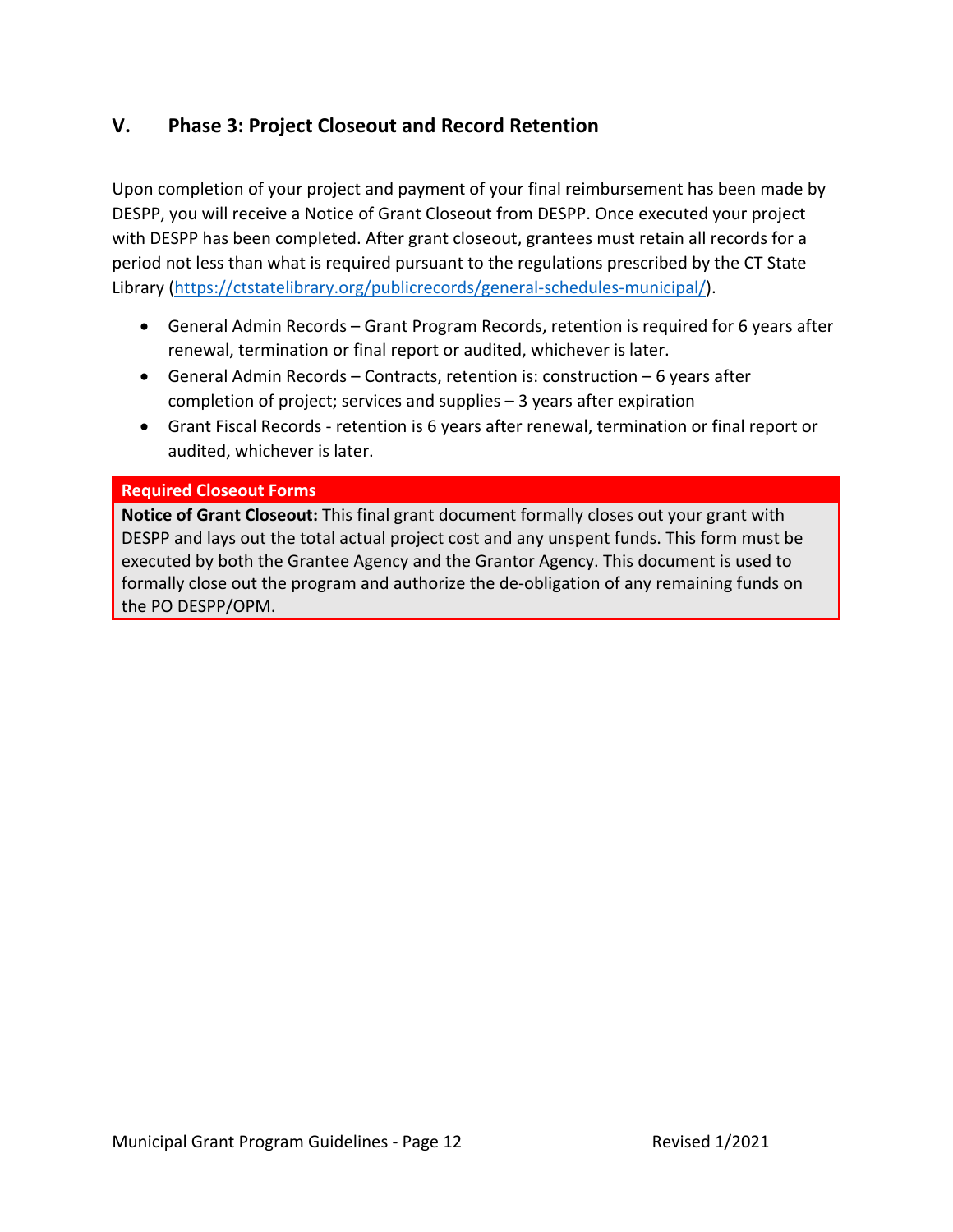## **Attachment A: Glossary of Forms**

| Form                    | Form #           | Description                                   | Pp.    | When to Submit                |
|-------------------------|------------------|-----------------------------------------------|--------|-------------------------------|
| Administrative          | N/A              | This template of the                          | Pp.    | Phase 1: Admin Plan/MOU       |
| Plan template           |                  | sections that should be<br>included in the    | 5,10   | Phase 2: Extension            |
|                         |                  | Administrative Plan.                          |        |                               |
| Certification by        | <b>DPS-201-C</b> | Certifies the project                         | P. 10  | Submission dependent on       |
| <b>Grantee Official</b> |                  | contracts were                                |        | status of project             |
| Authorized to           |                  | executed as specified                         |        |                               |
| Execute                 |                  | on the form.                                  |        |                               |
| Contracts               |                  |                                               |        |                               |
| Certified               | N/A              | Certifies the                                 | Pp. 6, | Phase 1: Admin Plan/MOU       |
| Resolution              |                  | designated official is                        | 11     | Phase 2: Extension/Revision   |
|                         |                  | Authorized to Execute                         |        | (Only If new CEO is in place) |
| Construction            | DPS-202-C-1      | the MOU.<br>Certifies the project is          | P. 10  | Submission dependent on       |
| Completion              |                  | in substantial                                |        | status of project             |
| Certification           |                  | compliance with the                           |        |                               |
|                         |                  | requirements as                               |        |                               |
|                         |                  | detailed on the form.                         |        |                               |
| Design                  | <b>DPS-202-C</b> | Certifies the completed                       | P. 10  | Submission dependent on       |
| Compliance              |                  | project has been                              |        | status of project             |
| Certification           |                  | designed in substantial                       |        |                               |
|                         |                  | compliance as detailed                        |        |                               |
|                         |                  | on the form.                                  |        |                               |
| <b>Financial Report</b> | DPS-203-C-3      | This form is used to                          | P.8    | Phase 2: Monitoring           |
|                         |                  | report project outlays<br>or expenditures and |        |                               |
|                         |                  | unpaid obligations.                           |        |                               |
| <b>Grantee Point</b>    | <b>DPS-204-C</b> | Designates a Project                          | Pp. 5, | Phase 1: Admin Plan/MOU       |
| of Contact and          |                  | and Fiscal Point of                           | 11     | Phase 2: Extension            |
| Administrative          |                  | Contact and approval                          |        | Submitted when changes are    |
| Plan Approval           |                  | of the Administrative                         |        | made to the Grantee Points    |
| Form                    |                  | Plan.                                         |        | of Contact.                   |
| Notice of Grant         | N/A              | Formally closes out the                       | P. 12  |                               |
| Closeout                |                  | grant and deobligates                         |        |                               |
|                         |                  |                                               |        |                               |
|                         |                  | any remaining funds.                          |        |                               |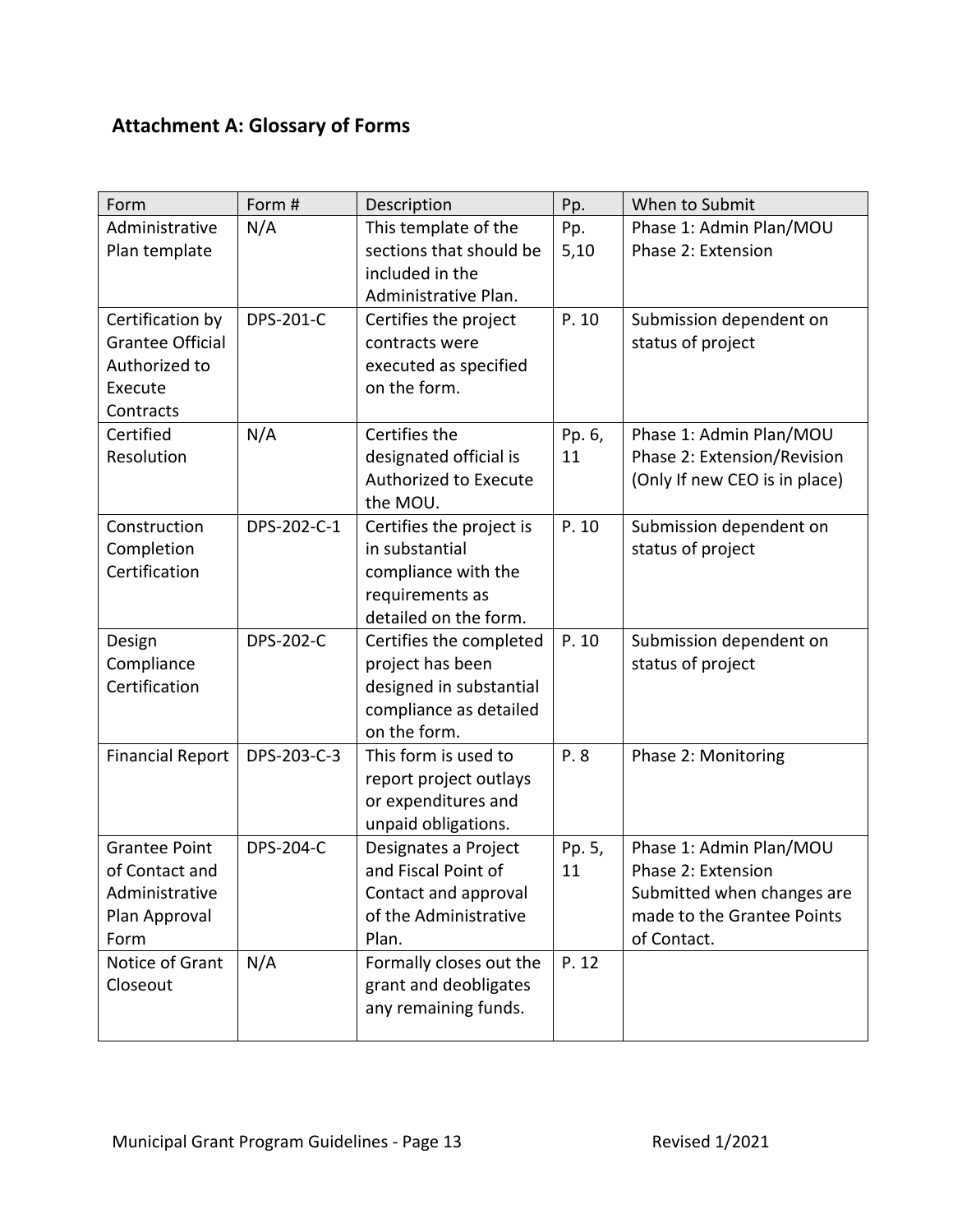| Form                                                                 | Form #           | Description                                                                                                                                                                            | Pp.    | When to Submit              |
|----------------------------------------------------------------------|------------------|----------------------------------------------------------------------------------------------------------------------------------------------------------------------------------------|--------|-----------------------------|
| <b>Progress Report</b>                                               | <b>DPS-205-C</b> | Provides the status of<br>the project by detailing<br>project activities,<br>staffing, timelines, and<br>any problems related<br>to them along with<br>solutions to those<br>problems. | P.8    | Phase 2: Monitoring         |
| Source of                                                            | <b>DPS-203-C</b> | This form is used to                                                                                                                                                                   | Pp. 5, | Phase 1: Admin Plan/MOU     |
| Project Funds<br>and Project<br><b>Budget</b><br>Itemization<br>Form | REV 2/2021       | report to DESPP the<br>project budget and the<br>sources of funding for<br>the project.                                                                                                | 11     | Phase 2: Extension/Revision |
| Reimbursement<br>Certification                                       | DPS-200-C        | This form certifies the<br>Grantee complies with<br>all requirements<br>necessary for<br>reimbursement.                                                                                | P. 9   | Phase 2: Reimbursement      |
| Reimbursement<br>Data Sheet                                          | N/A              | This form is the cover<br>page for the<br>Reimbursement<br>Request Package.                                                                                                            | P. 9   | Phase 2: Reimbursement      |
| Reimbursement<br>Verification                                        | DPS-203-C-4      | This form is used by<br>the Grantee for vendor<br>identification and<br>organization of<br>Reimbursement<br>Package<br>documentation                                                   | P. 9   | Phase 2: Reimbursement      |